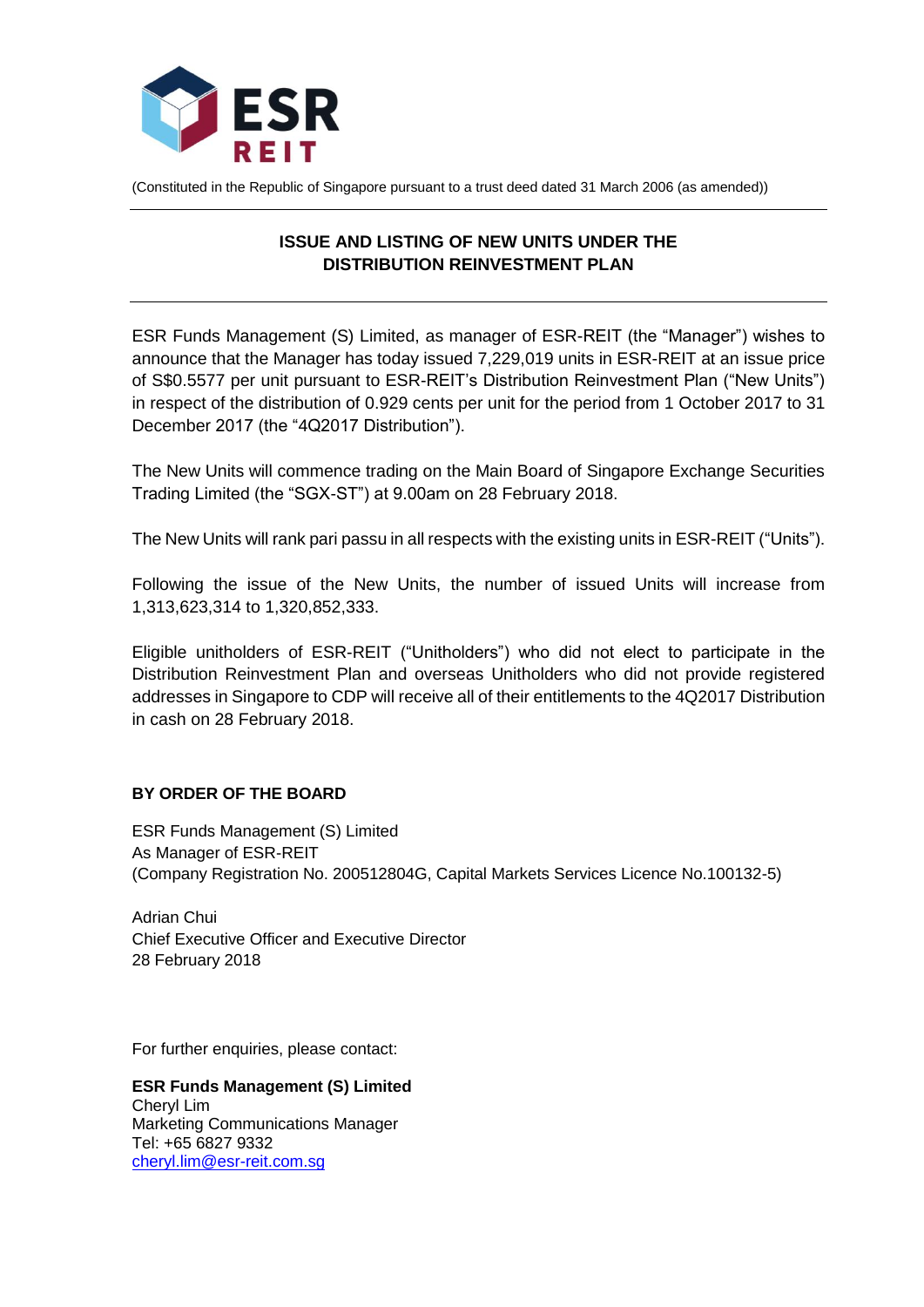## **About ESR-REIT**

1

ESR-REIT has been listed on Singapore Exchange Securities Trading Limited since 25 July 2006.

ESR-REIT invests in quality income-producing industrial properties and as at 31 December 2017 has a diversified portfolio of 48 properties located across Singapore, with a total gross floor area of approximately 9.9 million sq ft and a property value of S\$1.68 billion<sup>1</sup>. The properties are in the following business sectors: Logistics/ Warehouse, Hi-Specs Industrial, Light Industrial, General Industrial and Business Parks, and are located close to major transportation hubs and key industrial zones island-wide.

The Manager's objective is to provide Unitholders with a stable and secure income stream through the successful implementation of the following strategies:

- Acquisition of value-enhancing properties;
- Pro-active asset management;
- Divestment of non-core properties; and
- Prudent capital and risk management.

ESR Funds Management (S) Limited, the Manager of ESR-REIT, is owned by two stakeholders, namely, ESR Cayman Limited ("ESR") (indirectly c.80 percent) and Mitsui & Co., Ltd ("Mitsui") (20 percent):

- Headquartered in Hong Kong, ESR is one of the leading "pure-play" pan-Asia logistics real estate platforms, focusing on developing and managing institutional-quality logistics facilities that cater to third-party logistics ("3PLs") providers, e-commerce companies, bricks-and-mortar retailers, cold-chain logistics providers and industrial companies. Co-founded by Warburg Pincus and backed by some of the world's preeminent investors including APG, CPPIB, Goldman Sachs, Morgan Stanley AIP, PGGM, Ping An, SK Holdings, State Street Global Advisors and Stepstone, ESR's platform represents one of the largest in the Asia-Pacific region managing approximately 10.2 million square metres of projects owned and under development across China, Japan, Singapore, South Korea and India, with capital and funds management offices in Hong Kong and Singapore. Its current assets under management stands at over US\$10 billion.
- Mitsui is one of the largest corporate conglomerates in Japan and listed on the Tokyo Stock Exchange. It is one of the largest publicly traded companies in the world. Mitsui also developed the Japan Logistics Fund Inc., a publicly listed REIT in Japan dedicated to investing in distribution facilities.

For further information on ESR-REIT, please visit www.esr-reit.com.sg

<sup>1</sup> Includes valuation of 7000 Ang Mo Kio Avenue 5 on a 100% basis, in line with accounting policy.